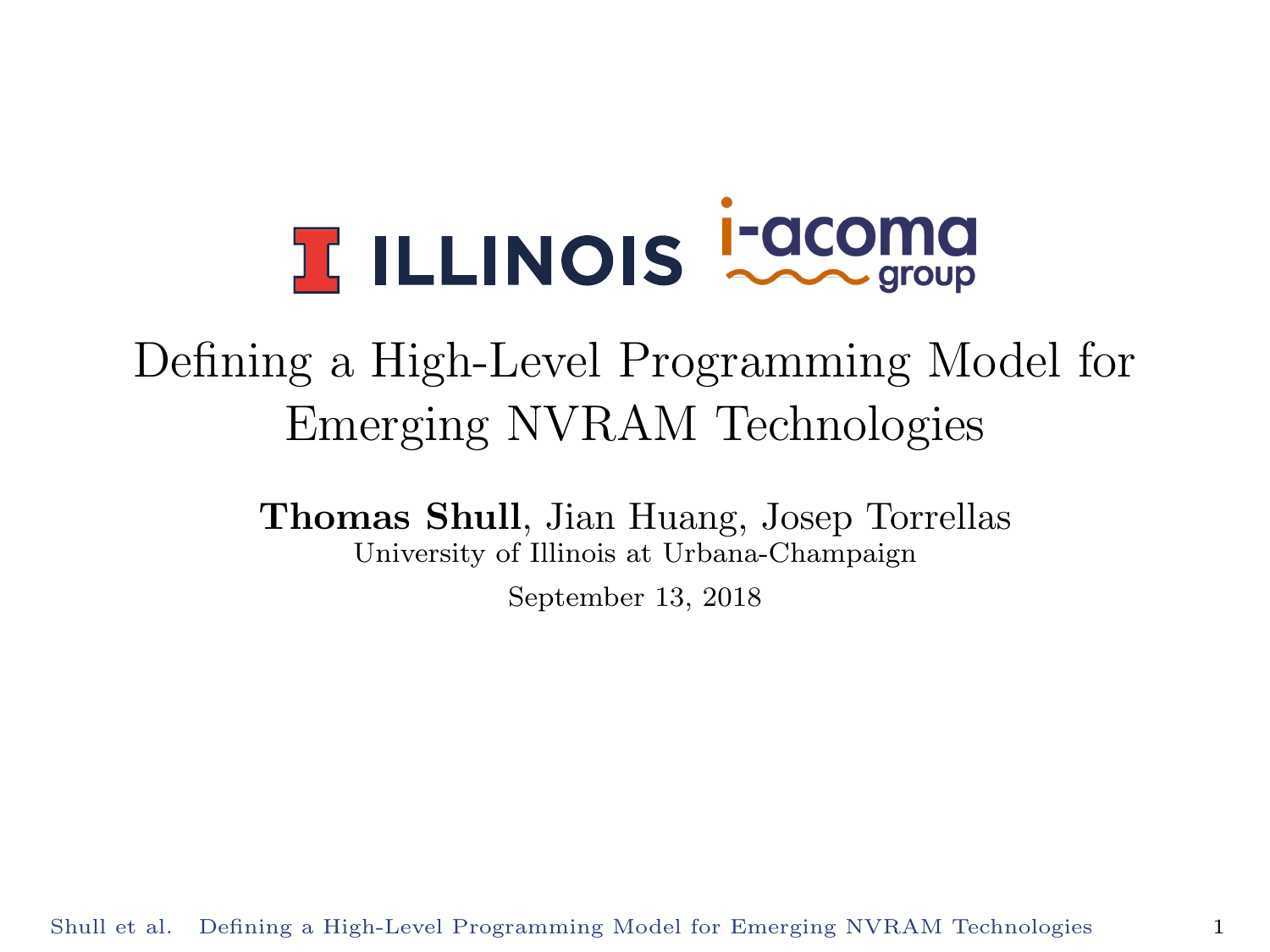

- Introduce Non-Volatile Random Access Memory (NVRAM)
	- Describe features of existing NVRAM frameworks
	- Explain the limitations of existing NVRAM frameworks
- Propose new NVRAM programming model for managed languages
- Partially apply model to Java and show initial results
- Describe Future Work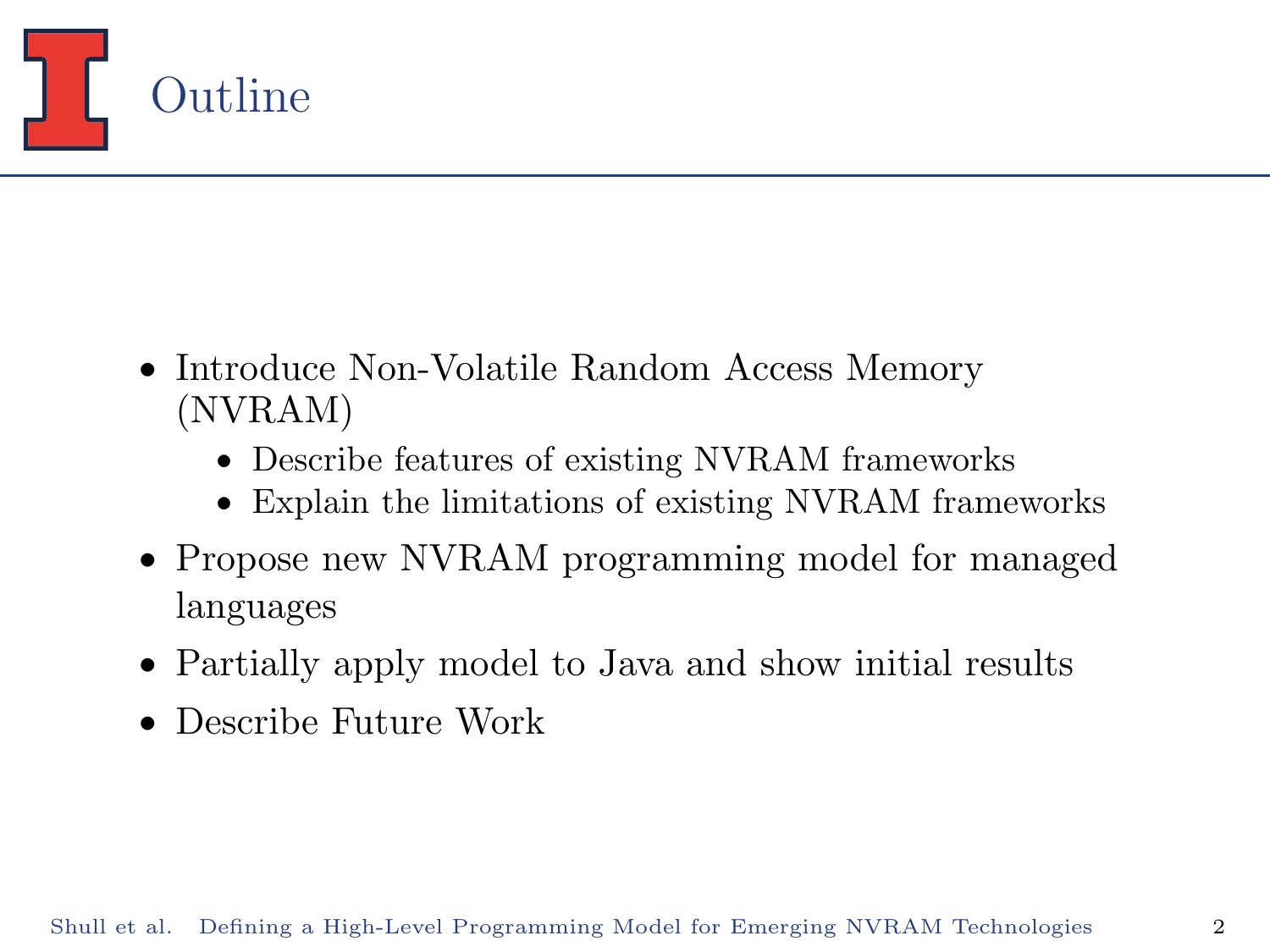

- Non-Volatile Random-Access Memory (NVRAM) is soon to become available
	- Byte-addressable durable storage
	- Performance is within an order of magnitude of DRAM
	- Capacity is much higher than DRAM
	- Much faster than traditional block-based storage offerings
- Enterprise Applications will use NVRAM
	- Better performance
	- Removes separation between application working memory and storage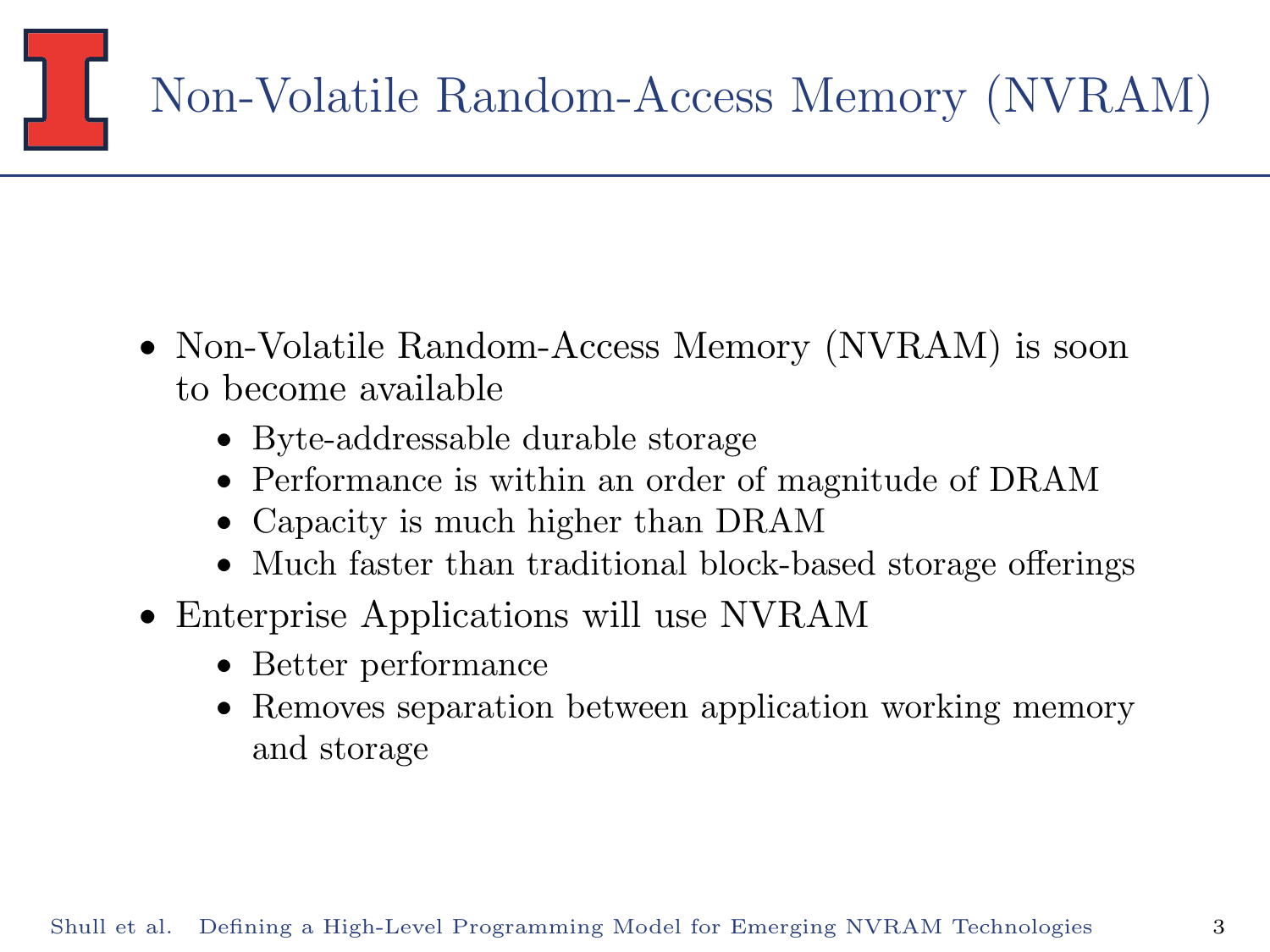

- Measures still must be taken to ensure crash-consistency
	- Volatile data must be written back from caches
	- Fences must be inserted to ensure a specific ordering of persistence stores
- Current frameworks expect the programmer to manage all operations needed for crash consistency
	- Allocation into NVRAM
	- Cache writebacks
	- Fences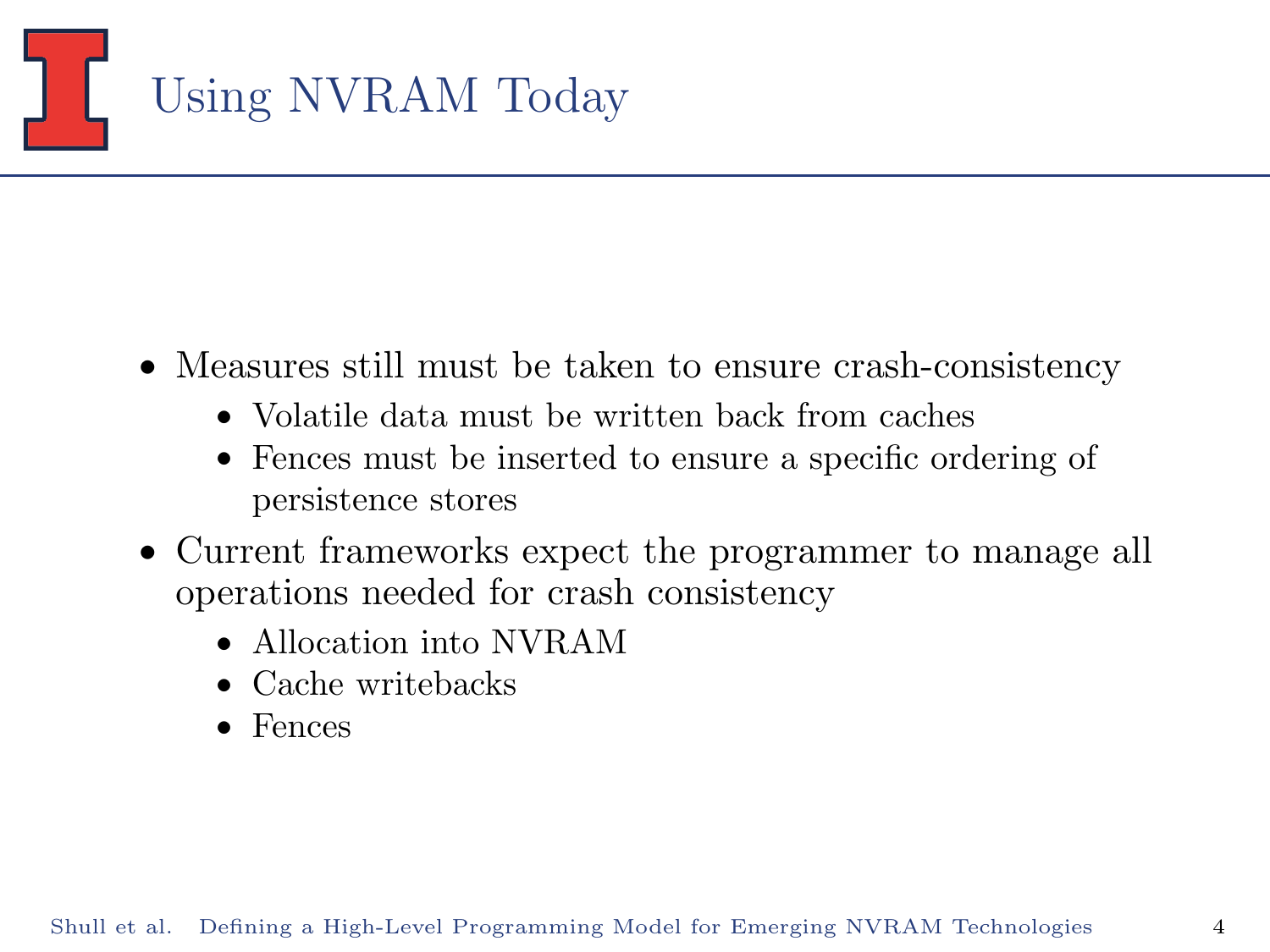

- Low-level model does not match the level of abstraction expected by managed language users
- Easy to introduce bugs
- At odds with automatic memory management support
- Existing libraries must be modified to be crash consistent
- Difficult for the compiler to perform optimizations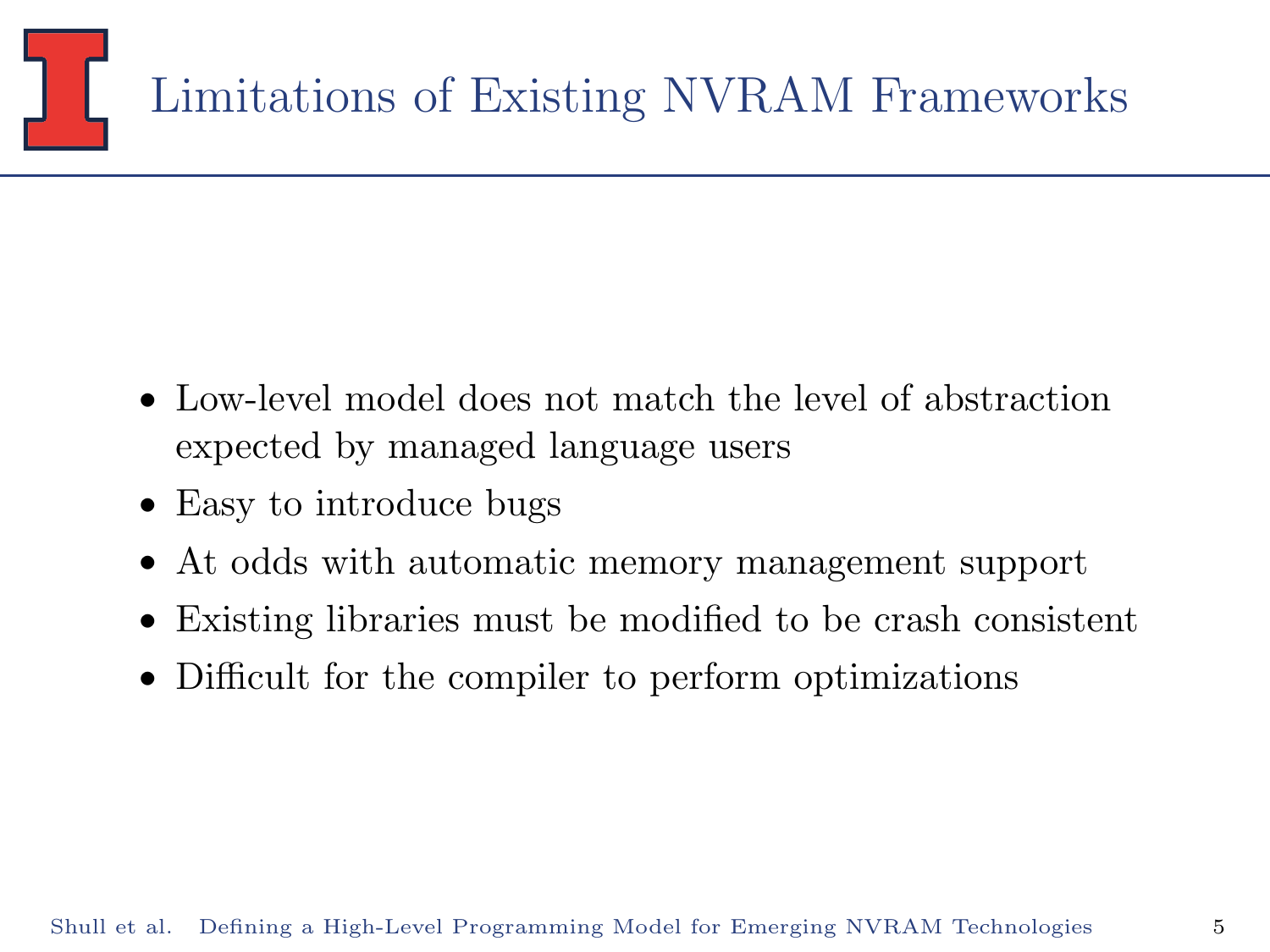

- **Require minimal markings by programmer**
- 2 Libraries and other pre-existing codes should not need to be changed to work correctly in a durable program
- 3 Failure-atomic support should be provided and need only minimal markings

• More details in paper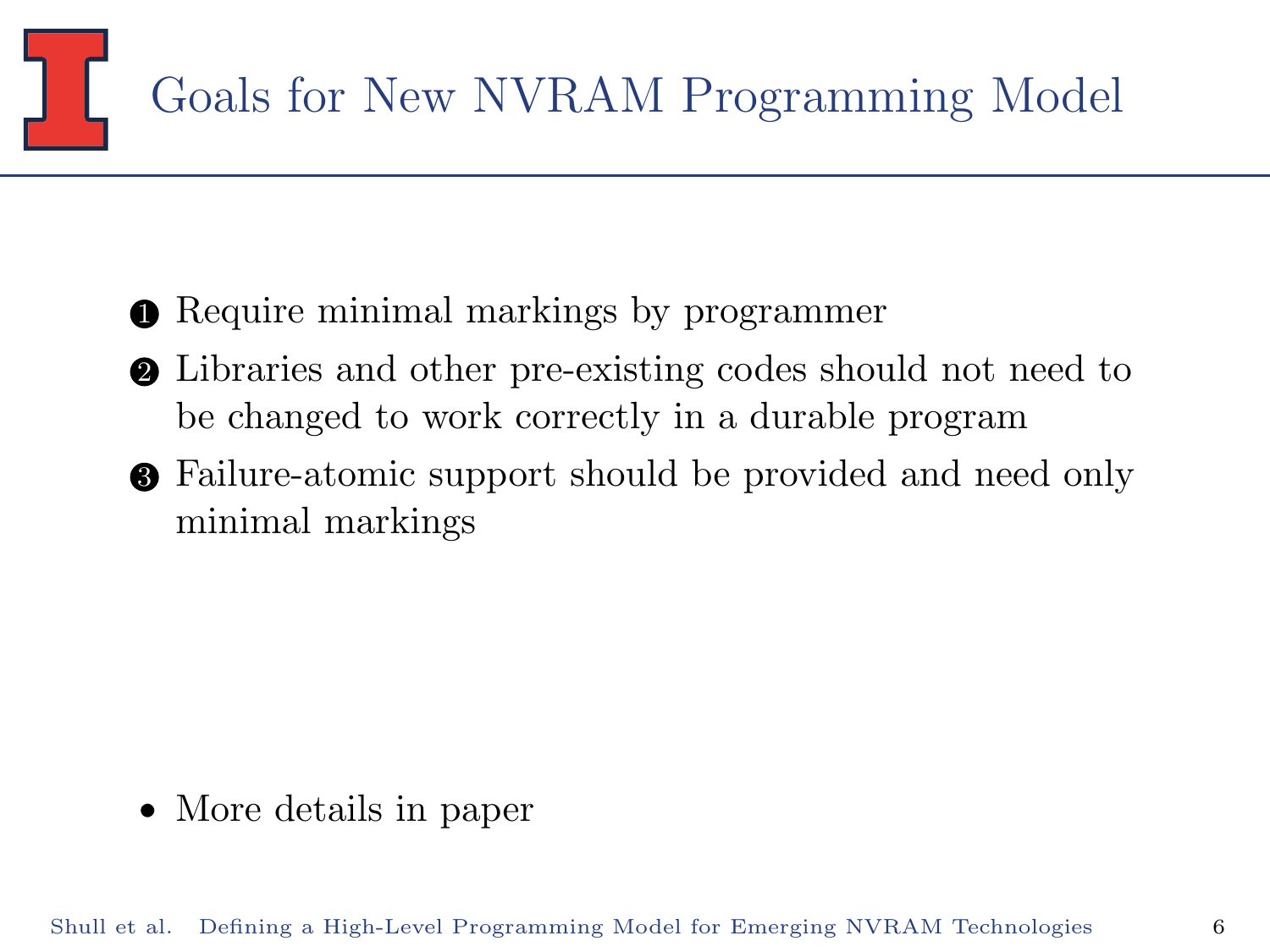

- Specific enough for consistent behavior
- General enough to give implementors flexibility
- Only objects directly addressed at recovery time should require markings
	- We call these objects the *durable root set*
	- The runtime should dynamically ensure all objects reachable from the durable root set are in NVRAM
	- May require moving objects at runtime to NVRAM
- 2 Failure-atomic regions should only need markings to delimit the code region
	- Runtime should automatically provide needed logging
- 3 Outside of failure-atomic regions, stores to recoverable memory should complete in sequential order
- More details in paper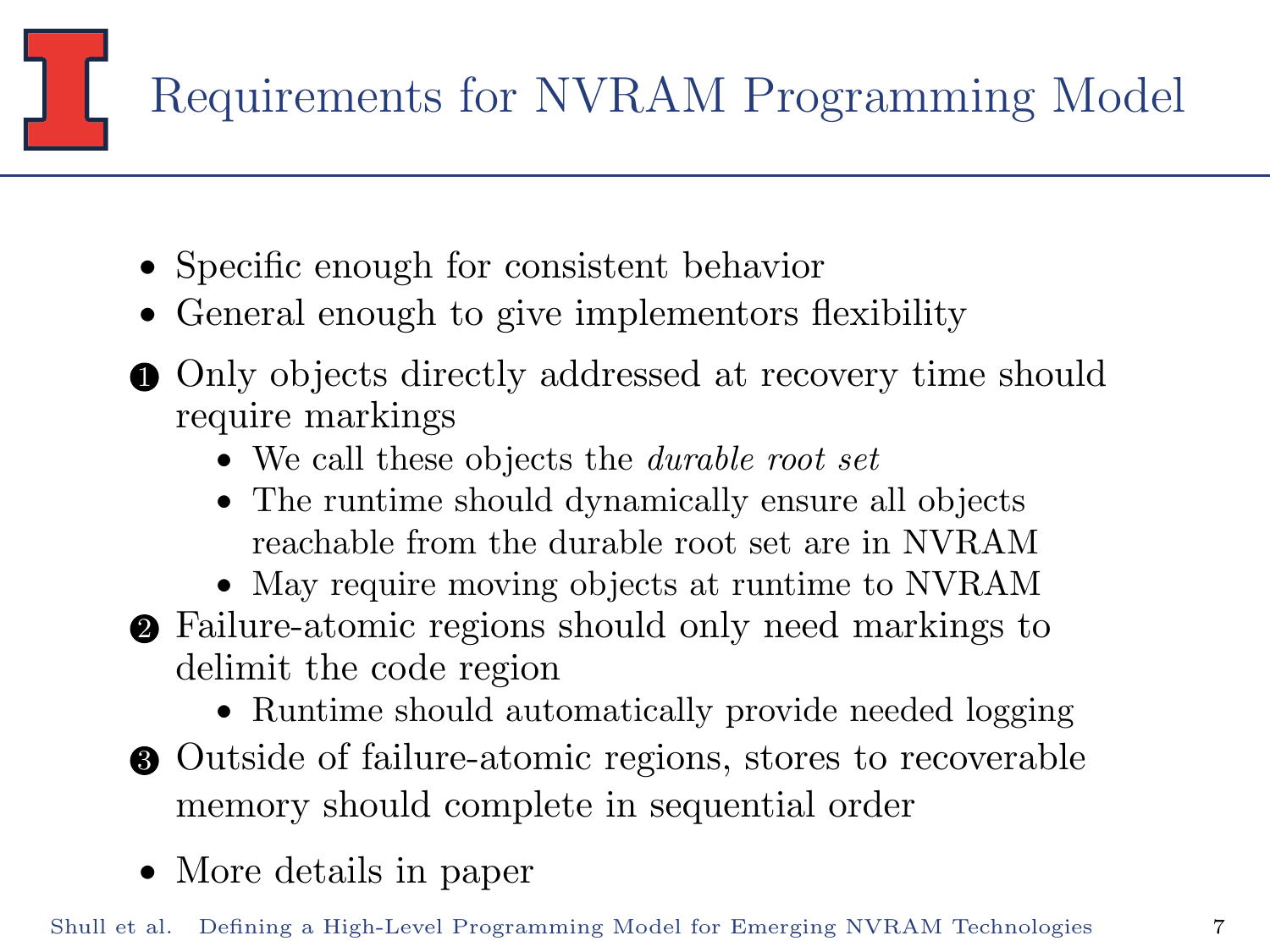

- We only describe the beginning of applying our model's requirements to Java
	- Identifying Durable Roots
	- Modifying Behavior of JVM Bytecodes
- Identifying Durable Roots
	- Annotate select static fields with new @durable root annotation
	- All objects reachable from this annotation must be durable
	- All stores to objects reachable from this annotation must be performed durably and in sequential order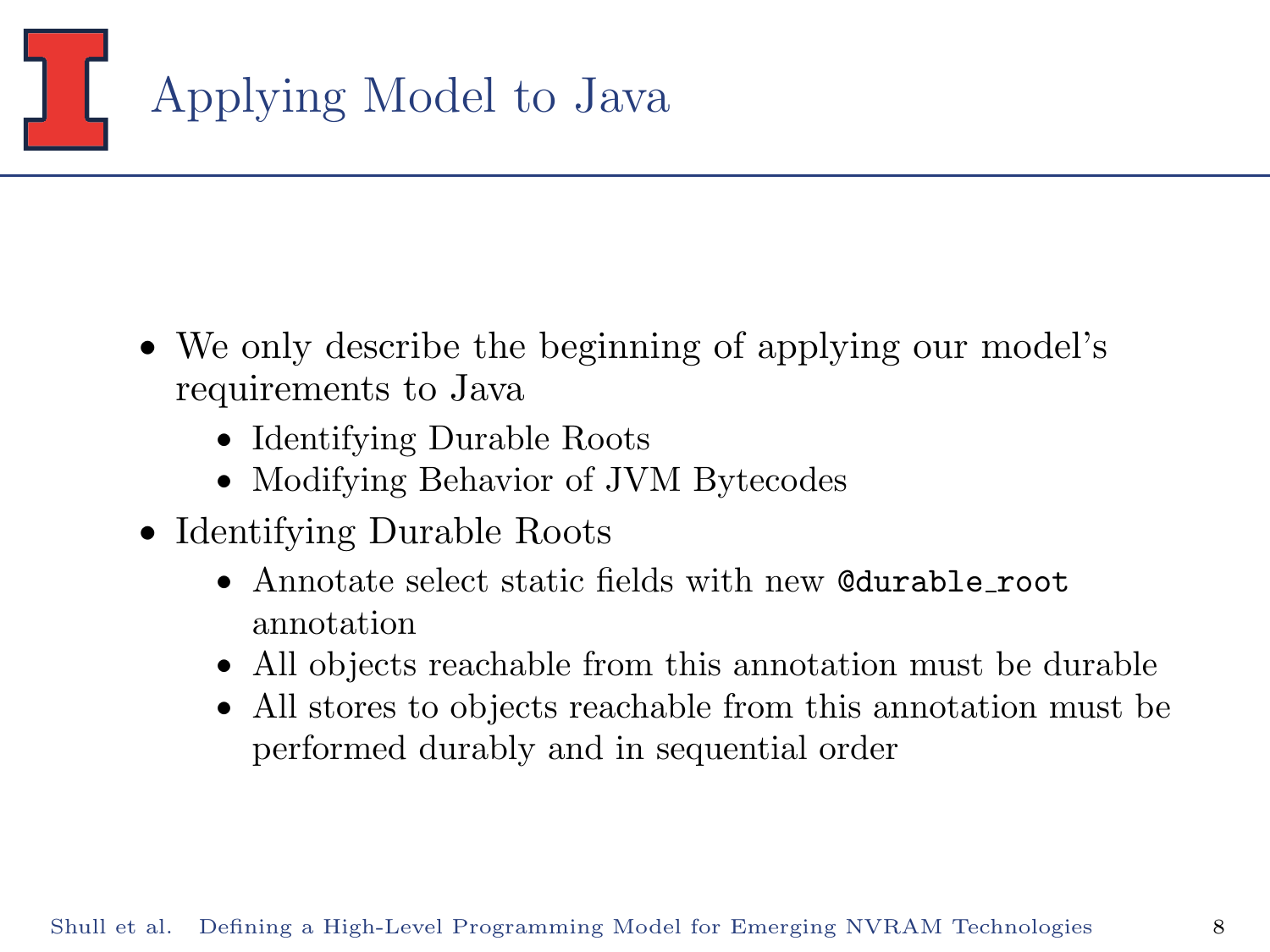

Modifying Behavior of JVM Bytecodes

- putfield $(O, F, V)$ 
	- Original: Store value V into field  $F$  of object  $O$

Modified  $\rightarrow$  when O is durable:

- 1: Ensure  $V$  and its transitive closure is durable, moving objects to NVRAM if necessary
- 2: Store V into  $O.F$
- 3: Write back store to NVRAM
- 4: Insert fence after writeback to ensure sequential ordering
	- putstatic and  $\{a,b,c,d,f,i,l,s\}$  astore are also modified in similar ways
	- More details in paper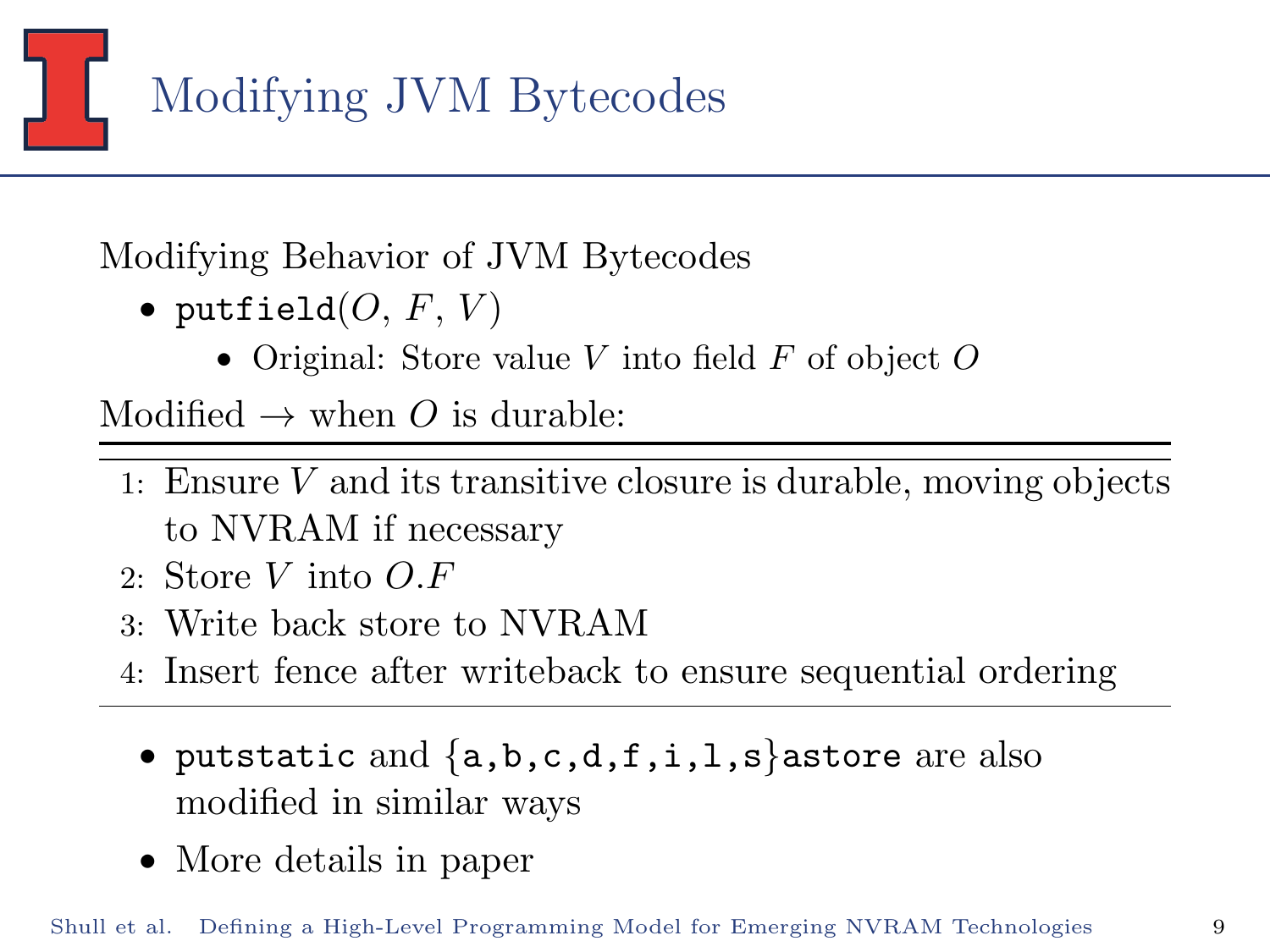

- Intention of evaluation is to present an initial approximation of our model's overhead in Java
- Implement changes on Maxine VM version 2.0.5
	- Modify only baseline compiler  $(T1X)$
	- Disable use of optimizing compiler
- Do not use NVRAM, but do insert all necessary cache writebacks and fences
	- Writebacks and fences are the main overhead of NVRAM
- Three Configurations
	- *Baseline (B)*: unmodified JVM
	- *WChecks (C)*: modified JVM, but no durable roots
	- AllDurable (A): modified JVM and all objects are durable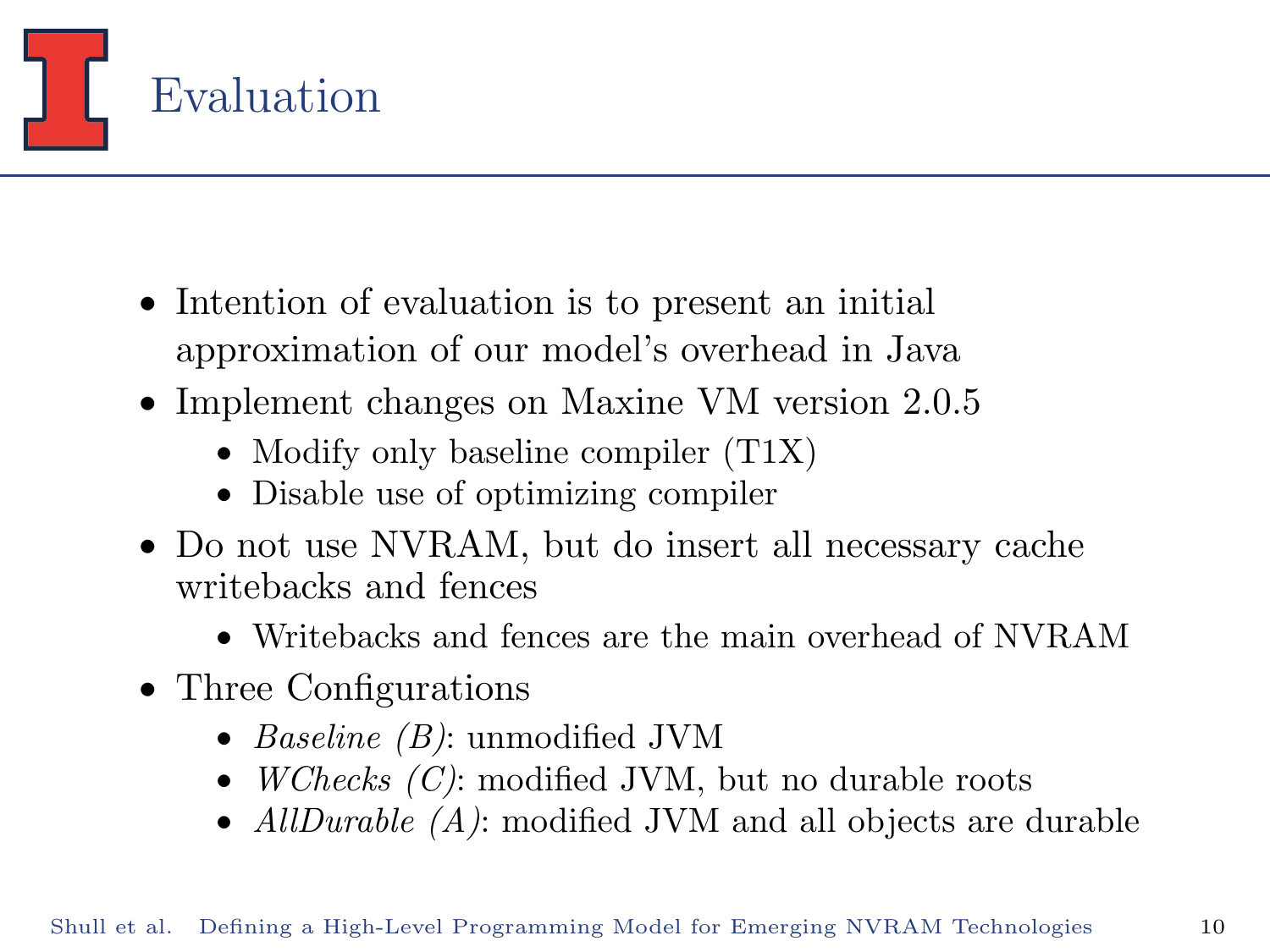



- Run DaCapo Benchmarks
- WChecks does not have significant overheads
- AllDurable is over twice as slow as Baseline
	- Gap may be wider in reality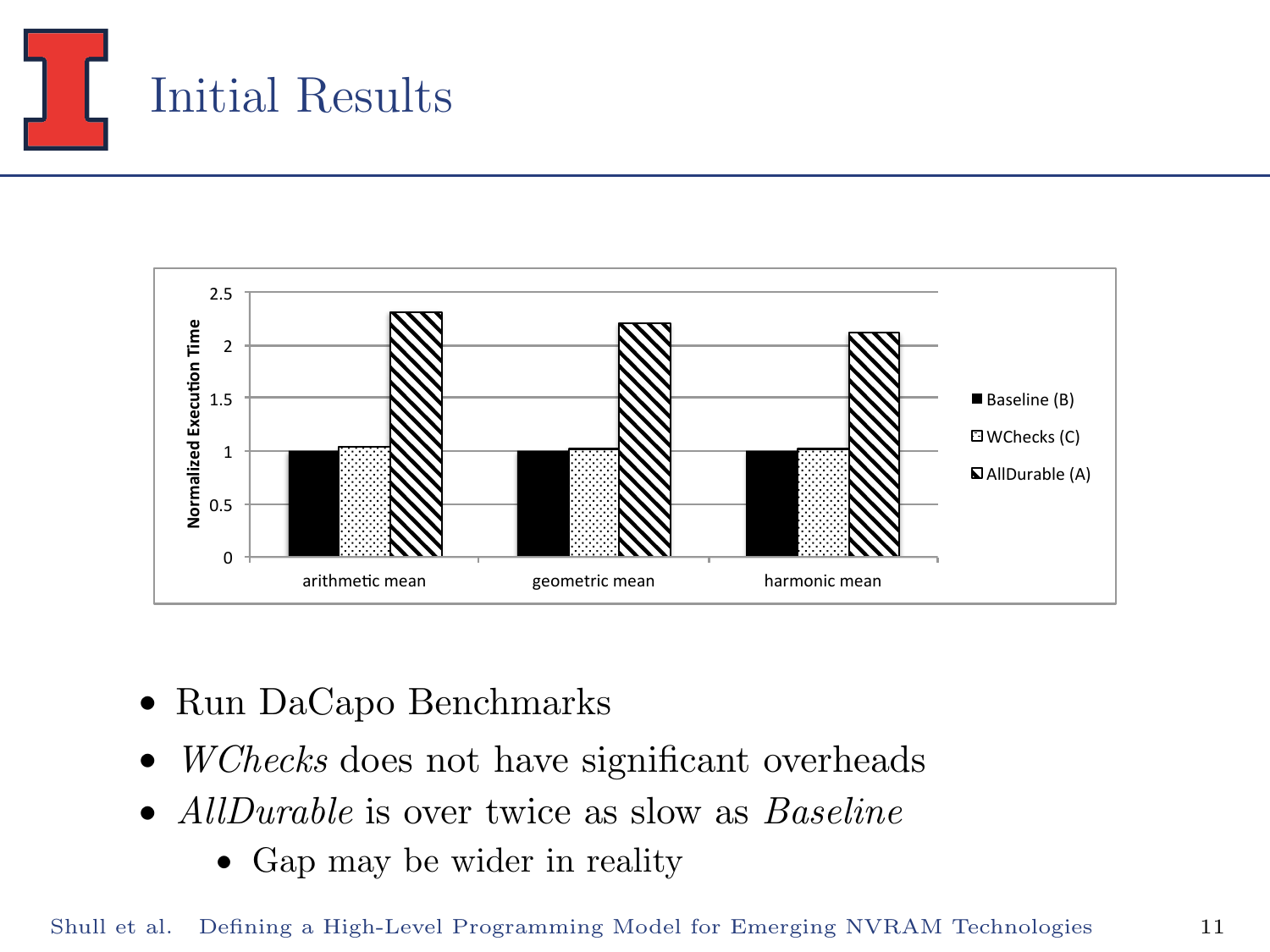

- Fully define NVRAM programming model extension for Java
	- If also defined for JVM, then can be incorporated into many languages
- Determine the runtime support necessary to dynamically move objects between volatile and non-volatile memory
- Determine the runtime support necessary for failure-atomic regions
- Introduce compiler optimizations to minimize the overheads introduced by our model